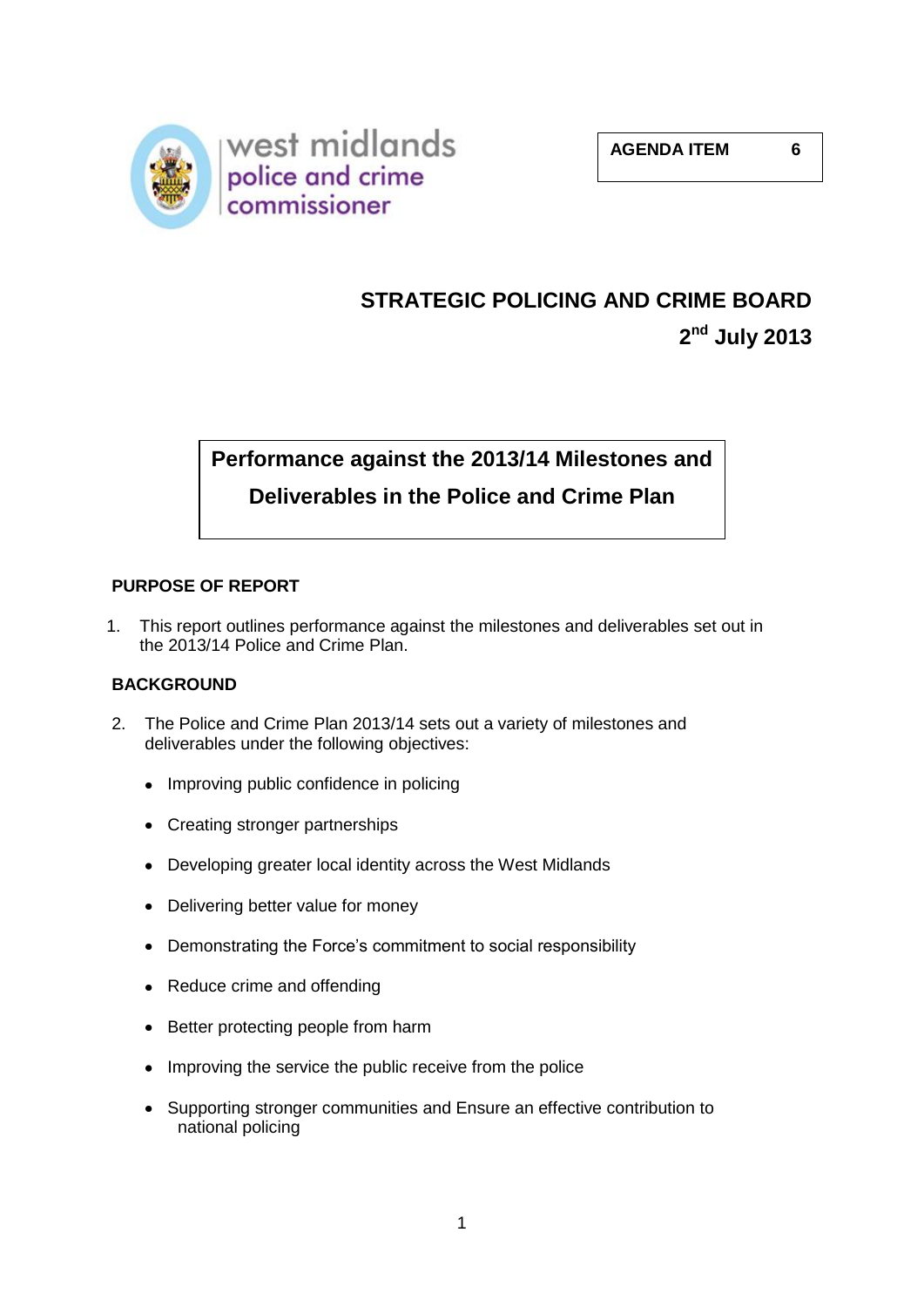- 3. Progress against the milestones and deliverables will be reviewed periodically throughout the year and presented to the Strategic Policing and Crime Board.
- 4. Within the '*Performance against the 2013/14 Milestones and Deliverables in the Police and Crime Plan'* paper (No 5) presented to the Board on 14<sup>th</sup> May 2013, the frequency of all milestone updates was agreed. Such reporting will be staggered throughout the year.
- 5. This report provides an overarching view of the position of those milestones within the Police and Crime Plan relevant to, and agreed for, July 2013.

# **MILESTONES AND DELIVERABLES**

## **Improving public confidence in policing**

## **A Increase confidence in policing**

# **Lead ACC Forsyth**

6. Although this area of reporting is required in July, a full paper and presentation was provided to the Board in June. Please see agenda item 7 from 11<sup>th</sup> June 2013.

## **Identify aspects of policing that have an adverse impact on confidence, and establish ways to overcome such barriers**

## **Lead ACC Forsyth**

7. Although this area of reporting is required in July, a full paper and presentation was provided to the Board in June. Please see agenda item 7 From 11<sup>th</sup> June 2013

## **Analyse hate crime to better understand religious and racially aggravated offences, for example islamophobia**

## **Lead ACC Forsyth**

8. This area of business is covered within the main portfolio paper provided by ACC Forsyth on the agenda for this month's board.

## **B Creating stronger partnerships**

## **Increase engagement with each health and wellbeing board across the seven local authority areas**

## **Lead DCC Thompson**

9. This area of business is covered within the main portfolio paper provided by Deputy Chief Constable Thompson on the agenda for this month's Board.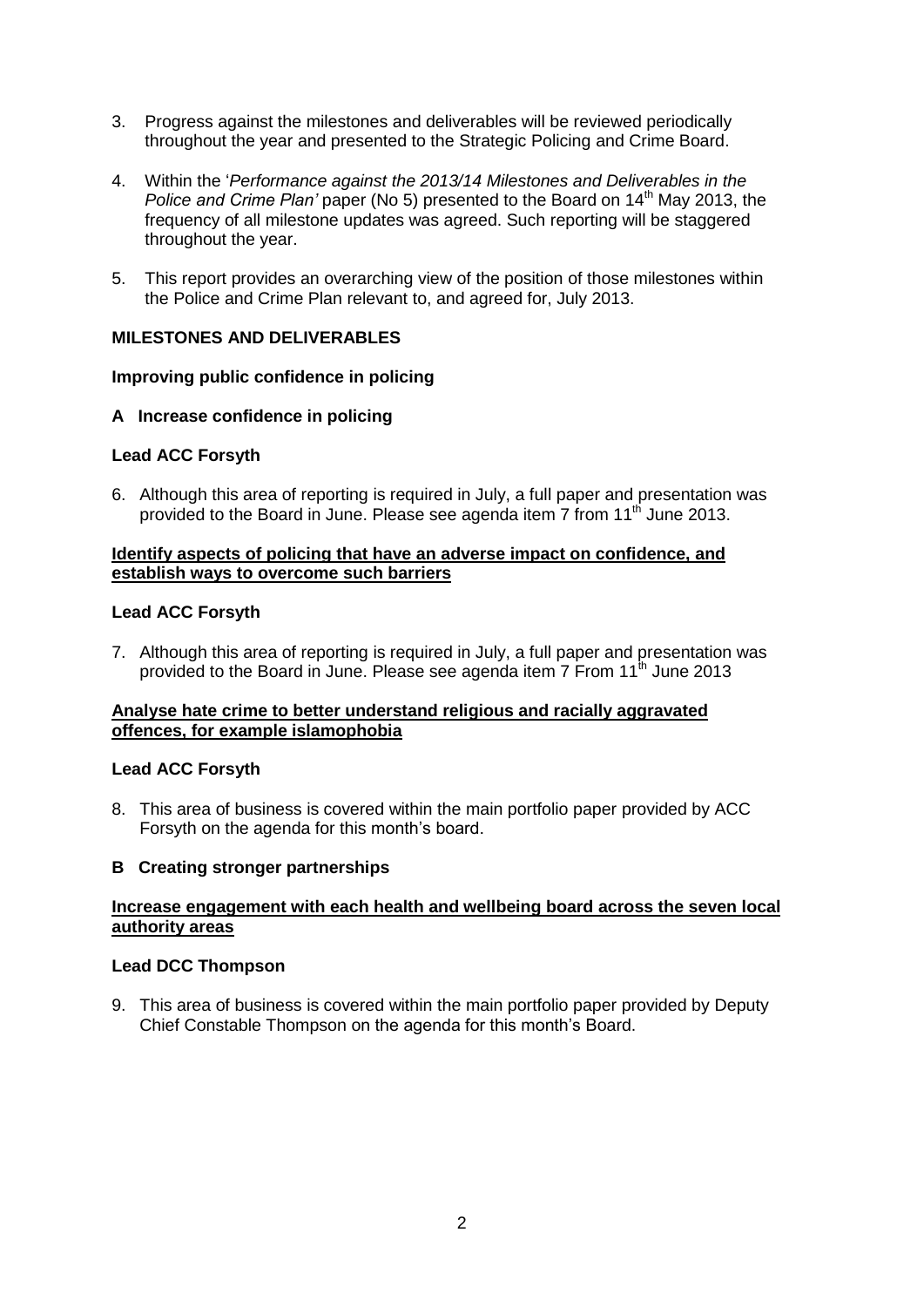# **Reduce reoffending of criminals through partnership working**

# **Lead ACC Forsyth**

10. This area of business is covered within the main portfolio paper provided by ACC Forsyth on the agenda for this month's Board.

#### **C Delivering better value for money**

#### **Develop people who are capable and effective in delivering their roles**

#### **Lead ACC Beale**

- 11. Whilst for mainstream activity of key departments, such as Human Resources (HR) and Learning and Development (L&D), there will be routine reporting of their contribution to developing people who are capable and effective in delivering their role. The Force recognises that there are key cross cutting themes that traditional governance structures would find difficult to progress effectively.
- 12. Consequently, under the leadership of ACC Beale, a People & Skills Strategy has been approved by OCPB that captures these cross cutting strands of work involving HR, L&D, Leadership and Professional Standards Department, supported by its own bespoke governance. This new strategy was approved in June 2013 and the first Board meeting will be held in July, where a tactical delivery plan, with agreed timeframes, will be established

#### **D Demonstrating the Force's commitment to social responsibility**

#### **Increase the involvement and work with voluntary, third sector and community partnerships in priority areas helping to keep crime down**

## **Leads: Alethea Fuller and ACC Forsyth**

13. This area of business is covered within the main portfolio paper provided by ACC Forsyth on the agenda for this month's Board.

#### **E Reduce crime and offending**

**Reduce overall crime by 5 per cent. Reduce violent crime where injury is caused by 8 per cent. Reduce burglary by 8 per cent Reduce crime in high crime priority areas by 7 per cent**

#### **Leads ACC Forsyth and ACC Rowe**

14. The plan sets out three reduction milestones in this section, along with an aim to reduce total crime in Priority Areas by 7%.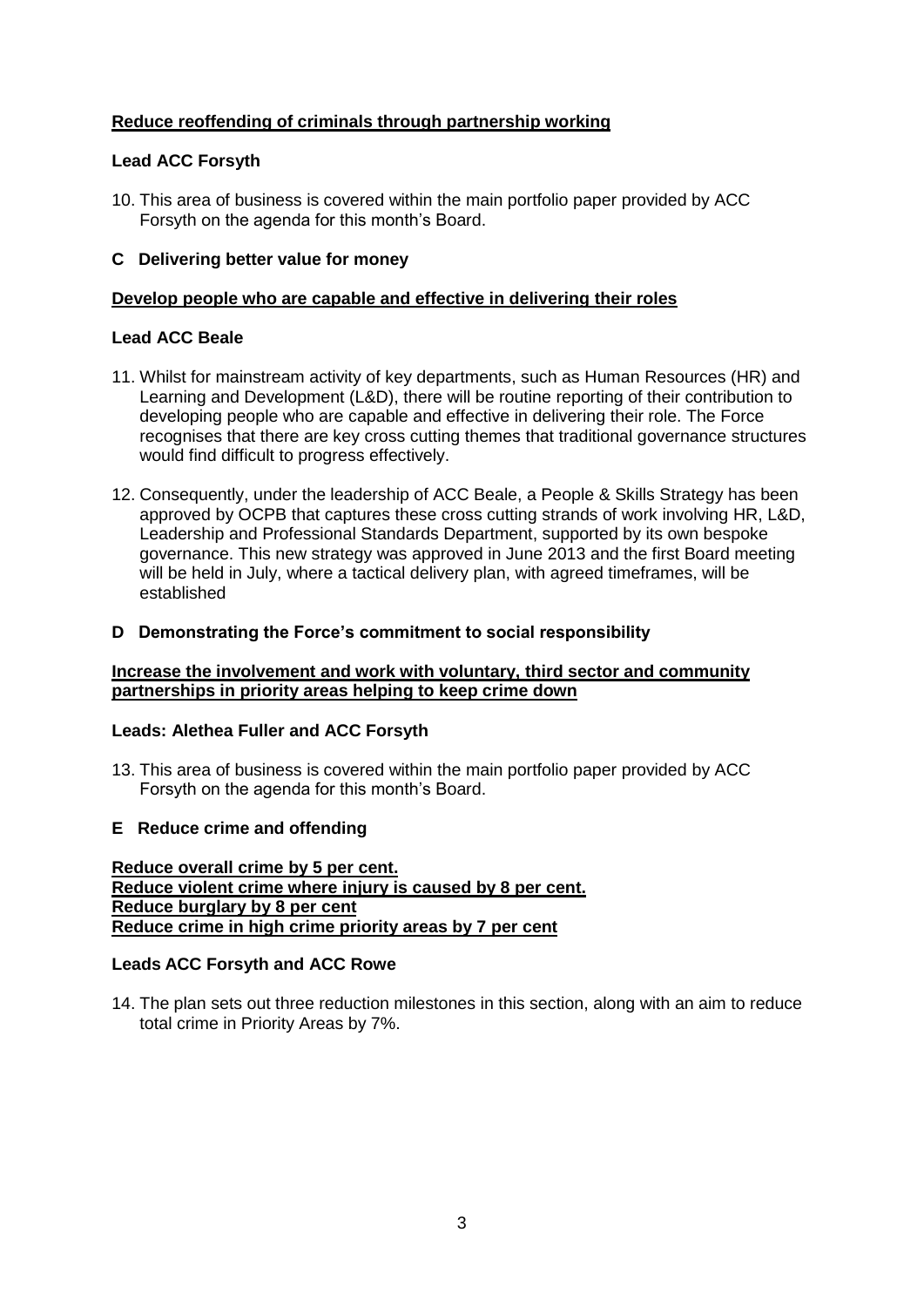15. As at 17th June 2013, the performance position is as shown in the following table.

| <b>Force Objectives</b>                                               | 2012/13 | 2013/14 | Difference | M'stone | Performance | Variance |
|-----------------------------------------------------------------------|---------|---------|------------|---------|-------------|----------|
| Reduce Total Recorded Crime DW<br>$-$ chart $\overline{\mathbf{r}}$ - | 36329   | 36980   | 651        | -5 %    | 1.8%        | 2468     |
| Reduce Burglary Dwelling DW<br>$-$ chart $\overline{\tau}$            | 2686    | 2596    | $-90$      | -8 %    | $-3.3%$     | 125      |
| Reduce Violence With Injury DW<br>$-$ chart $\overline{\tau}$ :       | 3914    | 4081    | 167        | -8 %    | 4.3%        | 481      |
| Reduce Business Crime DW<br>$-$ chart $\overline{x}$ $-$              | 7260.   | 7515.   | 255        | -6 %    | 3.6%        | 691      |

- 16. The volume of **Total Recorded Crime (TRC)** is currently stable within expected limits although the Force is seeing a slight 1.8% increase year to date and up 6.6% so far in June. The change in the Theft Shops & Stalls process continues to impact on overall volume crime. Other volume offences such as Theft From Motor Vehicle and section20/47 assaults have been above average over the last few weeks. There is no significant increase but the combined effect is the 6.6% increase in June TRC.
- 17. In the Priority Areas overall Total Recorded Crime is up by 2.5% YTD.
- 18. Comparative information regarding Most Similar Group (MSG) forces is due to be updated on  $21^{st}$  June so at the time of writing the most up-to-date figures are those reported to the Board at its meeting on 11 June. An update will be given at the meeting.
- 19. The table below shows detection rates for key offence types, as at  $17<sup>th</sup>$  June 2013. Vehicle Crime has the lowest detection rate of 5.9% detecting 275 offences out of 4,639 crimes. Most Serious Violence has the highest detection rate of 42.8% followed by Hate Crime with 34.7%.

| <b>Being Productive And Efficient</b>                                 | Recorded | Detected | M'stone                  | Performance |
|-----------------------------------------------------------------------|----------|----------|--------------------------|-------------|
| Solve & Resolve Most Serious Violence DW<br>$=$ chart $=$ breakdown   | 574      | 246.     | $\overline{\phantom{a}}$ | 42.8%       |
| Solve & Resolve Burglary Dwelling DW<br>$=$ chart $=$ breakdown       | 2.596    | 301      | $\overline{\phantom{a}}$ | 11.5 %      |
| Solve & Resolve Robbery DW<br>$=$ chart $=$ breakdown                 | 1.136    | 283      | $\sim$                   | 24.9%       |
| Solve & Resolve Vehicle Crime DW<br>$=$ chart $=$ breakdown           | 4.639    | -275     | $\overline{\phantom{a}}$ | 5.9%        |
| Solve & Resolve Serious Sexual Offences DW<br>$=$ chart $=$ breakdown | 471      | 132      |                          | 28 %        |
| Solve & Resolve Hate Crime DW                                         | 647      | 225      |                          | 34.7 %      |

- 20. **Burglary Dwelling (BDH)** is displaying the expected seasonal pattern of lower levels over the spring and summer months. With a milestone of reducing by 8% set this year, the next few months will prove a challenge to achieving a percentage reduction as July, August and September 2012 were the lowest months for at least 5 years. As at 17<sup>th</sup> June 2013, the Force is seeing a 3.3% reduction YTD and a reduction of -17.6% (110 offences) so far in June.
- 21. Solihull and Birmingham North's **BDH** levels were highlighted in the last paper. Birmingham North LPU appear to have regained control over the last couple of weeks, with the average number of weekly burglaries falling back to expected levels of 20 from 30 seen in May. Solihull have also had 4 weeks of below average offending, which is an early indication of improvement.
- 22. As at 17<sup>th</sup> June 2013, the Force is seeing a 4.3% YTD increase in **Violence with Injury (VWI)**, but this is stable and part of the usual seasonal pattern. 50% of the Force VWI is recorded on 4 LPUs; Birmingham West, Birmingham East, Coventry and Birmingham South. Birmingham East continue to see significant increases with weekly crime remaining above average.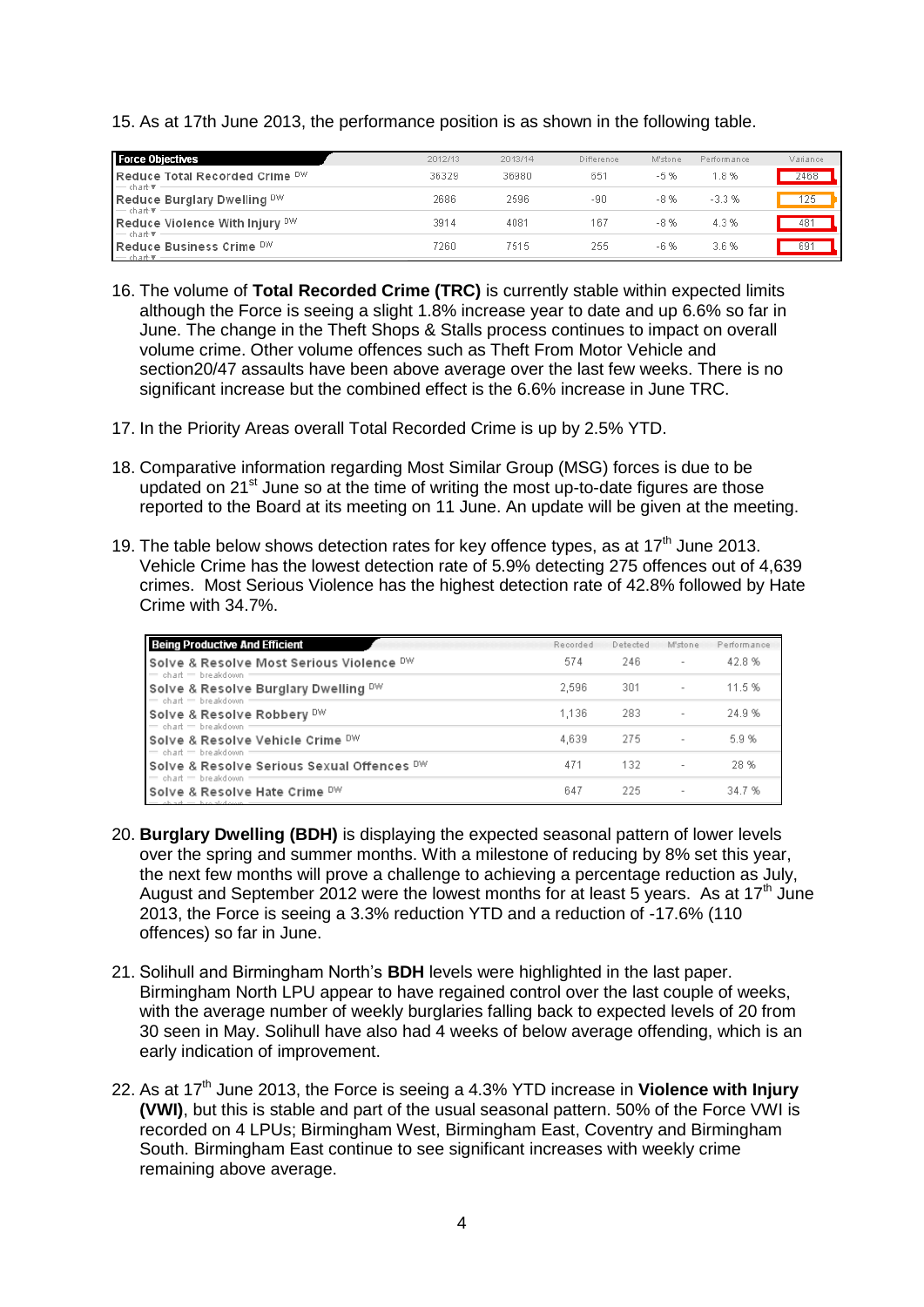## **F Better protecting people from harm**

#### **Reduce the harm caused by gangs and organised crime groups by continuing to target them**

#### **Lead ACC Rowe**

- 23. As the new Crime Portfolio lead, ACC Rowe is reviewing the current governance structure, strategy and delivery plans relating to Urban Street Gangs and Organised Crime Groups.
- 24. In the rolling 12 months (to May 2013), both gun and knife crime remain reduced, compared to the same period in the previous year.



- 25. A Regional Organised Crime Unit Programme Board has been created under the chairmanship of ACC Rowe to ensure that the West Midlands region is fully prepared for the partnership it will have with the newly created National Crime Agency upon its "golive" date in October 2013.
- 26. Recent important results:
	- A recent challenge in the Court of Appeal of the Gang Injunction legislation and local  $\bullet$ interpretation found in favour of Birmingham Local Authority, West Midlands Police and the Home Office. As a result the Home Office are sending researchers to West Midlands Police next month to meet with staff and partners as part of their ongoing review on Gang Injunctions.
	- Over the last four months the Economic Crime Unit, working alongside the Serious  $\bullet$ and Organised Crime Agency have seized just under £1 million in cash from a number of organised crime groups (OCGs) linked to the importation of drugs.

#### **Reduce the harm caused by terrorism by continuing to reduce threats through the local and national strategy**

## **Lead ACC Beale**

27. Across all the strands of CONTEST (protect, prepare, prevent & pursue) WMCTU's performance with tackling the terrorism threat is subject to detailed assessment at a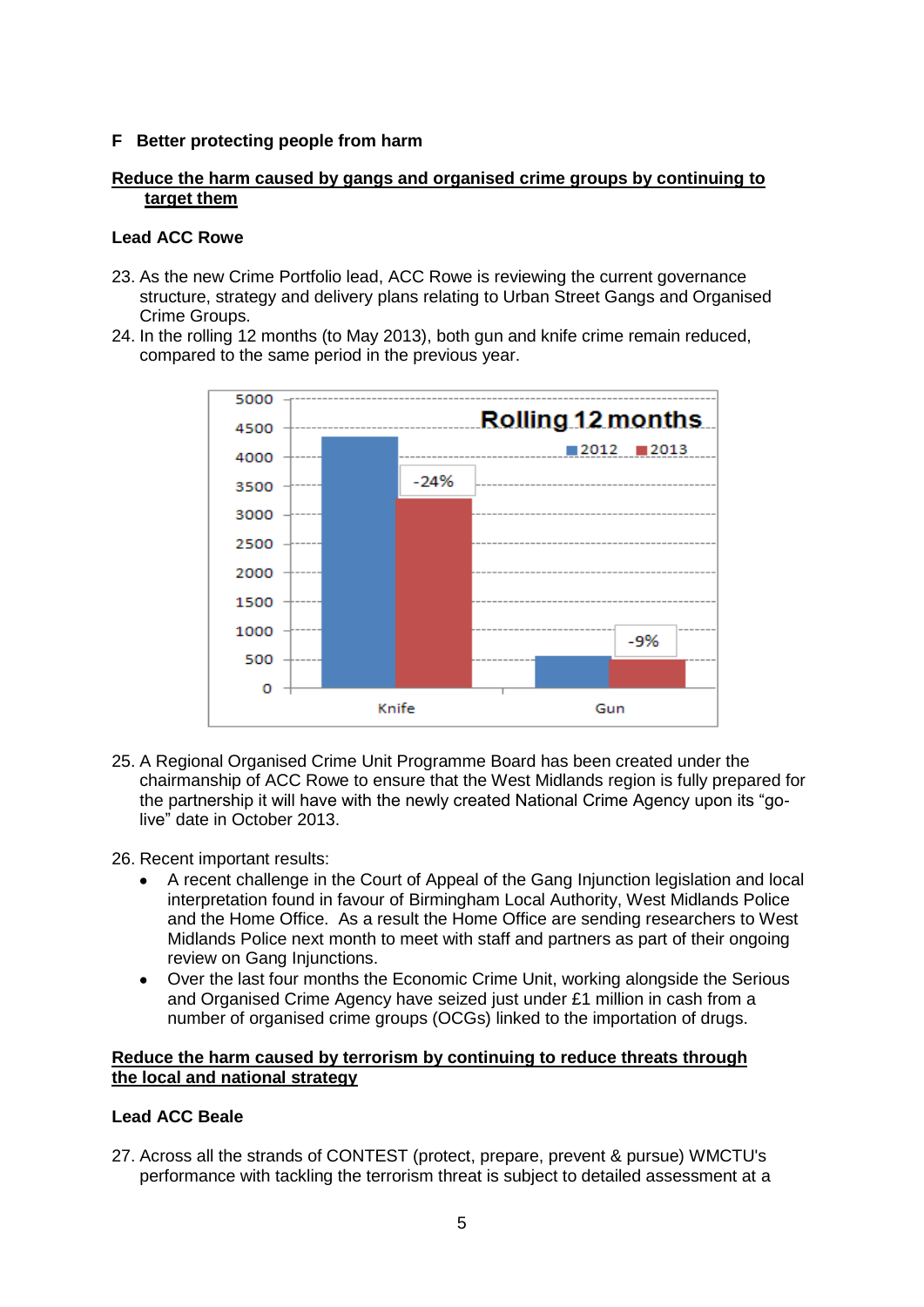force level through Quarterly Performance Reviews and nationally through the ACPO TAM Performance Panel. In each case there is considerable reassurance that WMCTU is providing effective service across the CONTEST work strands, and in some areas exceptional service. For example, Judge Henriques at the Operation Examine trial was hugely complimentary about the way covert evidence had been handled and presented to the jury.

28. The threat to the UK mainland from international terrorism continues to be assessed as 'Substantial', which means an attack remains a strong possibility, and the WMCTU continues to handle a sizeable proportion of this national threat.

# **G Improving the service the public receive from the police**

## **Increase satisfaction with services provided relating to crimes Increase satisfaction with services provided relating to ASB**

# **Lead ACC Forsyth**

29. New satisfaction data will be available in early July 2013 and will be reported on in September's paper to the Board.

#### **Implement a customer services strategy drawing from the Victims Summit and the Customer Journey to deliver further improvements**

# **Lead ACC Forsyth**

30. This area of business is covered within the main portfolio paper provided by ACC Forsyth to this month's board.

## **H Supporting stronger communities**

## **Reduce business crime by 6 per cent**

## **Lead ACC Rowe**

- 31. Since 2012/2013 the Force has sought to develop a more bespoke approach to tacking business crime focussing on the principles of segmentation according to impact and volume. To this end, four types of business crime have been identified:
	- Cash in transit and commercial robbery
	- Metal theft
	- Bilking (making off without payment for fuel)  $\bullet$
	- Retail Crime  $\blacksquare$

32. All will seek to contribute to:

- Developing sustainable crime reduction solutions in partnership
- Reducing demand by problem solving in partnership
- Communicating with and keeping partners and businesses updated about  $\bullet$ what is happening and engage with them to understand their concerns
- Ensure targeted offender management including the effective and proportionate use of the range of criminal justice disposals and civil interventions

The current priority for West Midlands Police based on volume is retail crime.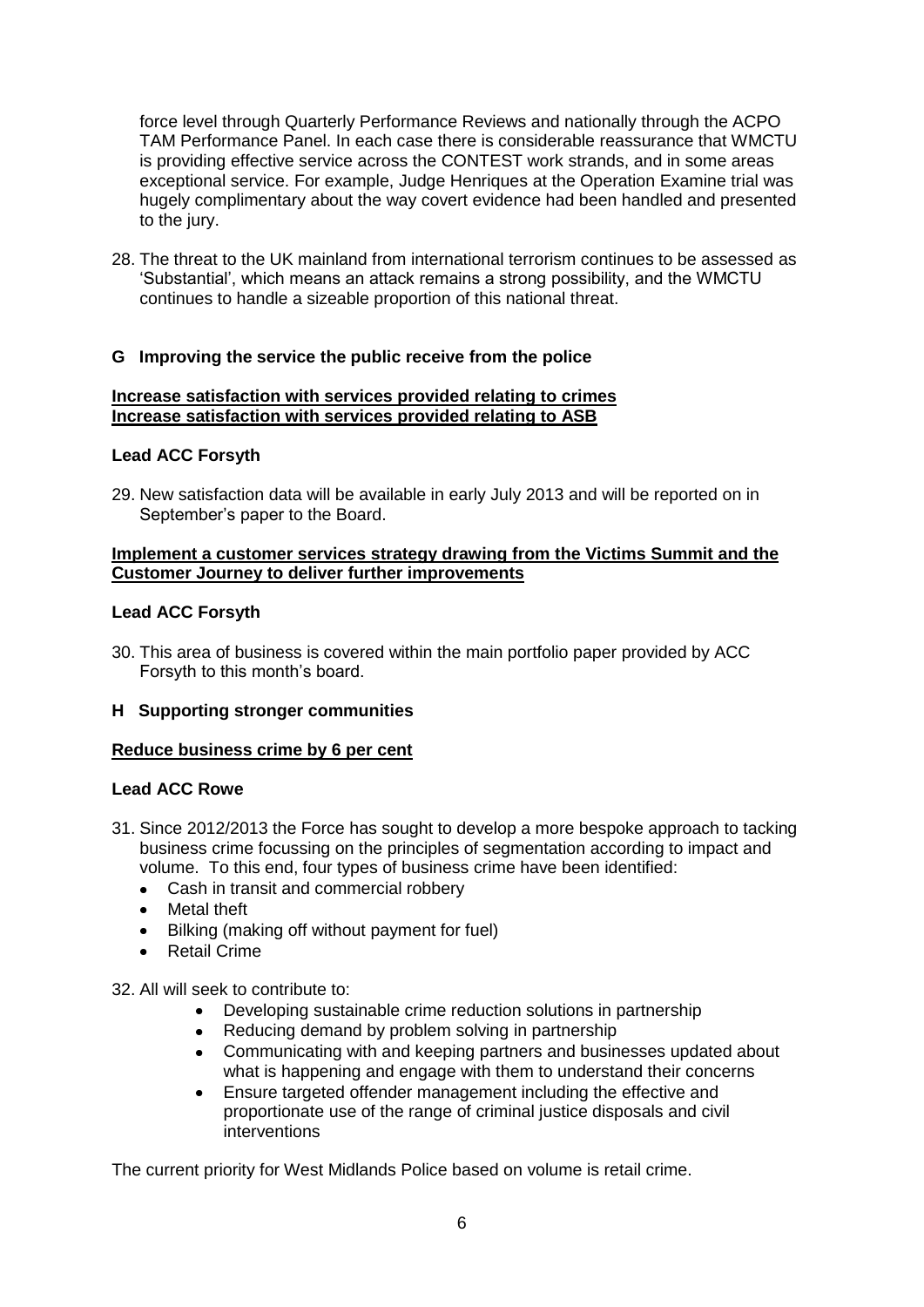| <b>Force Objectives</b>                                      | 2012/13 | 2013/14 |        | <b>Difference</b> | M'stone | Performance | Variance |
|--------------------------------------------------------------|---------|---------|--------|-------------------|---------|-------------|----------|
| $=$ cnart $=$ preakdown $=$<br>Reduce Business Crime DW<br>. |         | 7.260   | 7.515. | 255               | -6 %    | 3.6 %       | 691      |

- 33. Two months into the performance year, **Business Crime** is seeing an increase of 3.6%. There has been a broad rise in offence volume for the last four months contributable to the increase in Theft Shops or Stalls (TSS). In May TSS was 45% of Business Crime.
- 34. **Theft Shops or Stalls** appears now to be at a new process average, against which recorded offending is stable. Shown in the weekly chart below.



#### **Strengthen the ability to work with partners on the Troubled Families programme**

#### **Lead ACC Forsyth**

35. This area of business is covered within the main portfolio paper provided by ACC Forsyth on the agenda for this month's Board.

# **Review police community support officers' powers and deployment**

#### **Lead ACC Forsyth**

- 36. This area of business is covered within the main portfolio paper provided by ACC Forsyth on the agenda for this month's Board.
- **I Ensure an effective contribution to national policing**